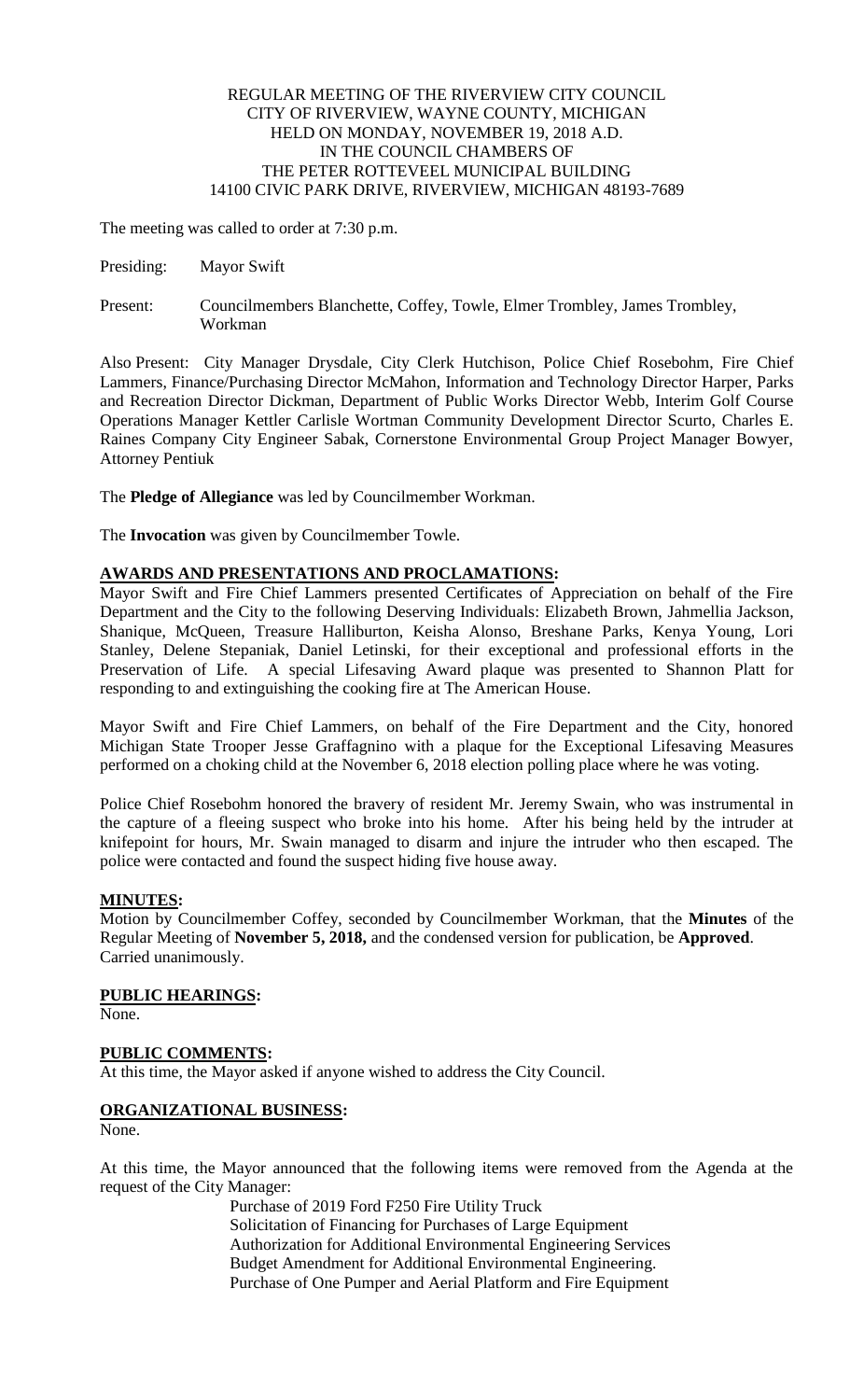#### **CONSENT AGENDA:**

Motion by Councilmember Coffey, seconded by Councilmember Elmer Trombley, that the Consent Agenda be Approved as follows:

- Consider **Waiving** Purchasing Manual Section XIII: "**Ethics**" to allow attendance at a **Holiday Open House** hosted **by Charles E. Raines Company** on December 13, 2018.
- Award **Bid** and Authorize Execution of a three-year **Agreement** with **Tredroc Tire Services** for Maxam MS301 Tires for a Single Unit Cost of **\$3,572.00.**

Carried unanimously.

#### **RESOLUTIONS:**

Motion by Councilmember Blanchette, seconded by Councilmember Workman, that the resolution in Support of the Annual Riverview **Hall** of **Fame** Awards Ceremony as sponsored by the Riverview Hall of Fame and Scholarship Foundation, be Adopted.

#### RESOLUTION NO. 18-23

RESOLUTION IN SUPPORT OF THE ANNUAL HALL OF FAME AWARDS CEREMONY AS SPONSORED BY THE RIVERVIEW HALL OF FAME AND SCHOLARSHIP FOUNDATION

- WHEREAS, the Riverview Hall of Fame and Scholarship Foundation has distinguished itself in past years through the promotion of community pride and recognition by honoring deserving individuals who have made a lasting contribution to the Riverview community;
- WHEREAS, the Riverview Hall of Fame and Scholarship Foundation has announced plans for the annual "HALL OF FAME" awards ceremony and banquet to be held at Arnaldo's on Friday, March 15, 2019; and
- WHEREAS, the Riverview City Council desires to expressly support the mission, purposes, and goals of the Riverview Hall of Fame and Scholarship Foundation on the occasion of this event.

NOW, THEREFORE, BE IT RESOLVED BY THE CITY COUNCIL OF THE CITY OF RIVERVIEW, MICHIGAN AS FOLLOWS:

- 1. The City of Riverview formally acknowledges and commends the Riverview Hall of Fame and Scholarship Foundation in the promotion of the annual "Hall of Fame" awards ceremony and banquet to be held on March 15, 2019.
- 2. The Riverview City Council hereby appropriates the sum of \$500.00 to the Riverview Hall of Fame and Scholarship Foundation in support of scholarship grants to local students.
- BE IT FURTHER RESOLVED that the Riverview City Council extends its admiration and gratitude to the award recipients for this occasion in honor and recognition for the accomplishments and contributions these individuals bring to the Riverview community.
- AYES: Mayor Swift, Councilmembers Blanchette, Coffey, Towle, Elmer Trombley, James Trombley, Workman NAYS: None. EXCUSED: None.

APPROVED this 19th day of November, 2018.

ATTEST:

Andrew M. Swift, Mayor

\_\_\_\_\_\_\_\_\_\_\_\_\_\_\_\_\_\_\_\_\_\_\_\_\_\_\_\_\_\_\_\_\_\_\_

I, Cynthia M. Hutchison, duly authorized City Clerk of the City of Riverview, do hereby certify the above is a true copy of a resolution adopted by the Riverview City Council at their regular meeting of November 19, 2018.

 $(S E A L)$ 

\_\_\_\_\_\_\_\_\_\_\_\_\_\_\_\_\_\_\_\_\_\_\_\_\_\_\_\_\_\_\_\_\_\_